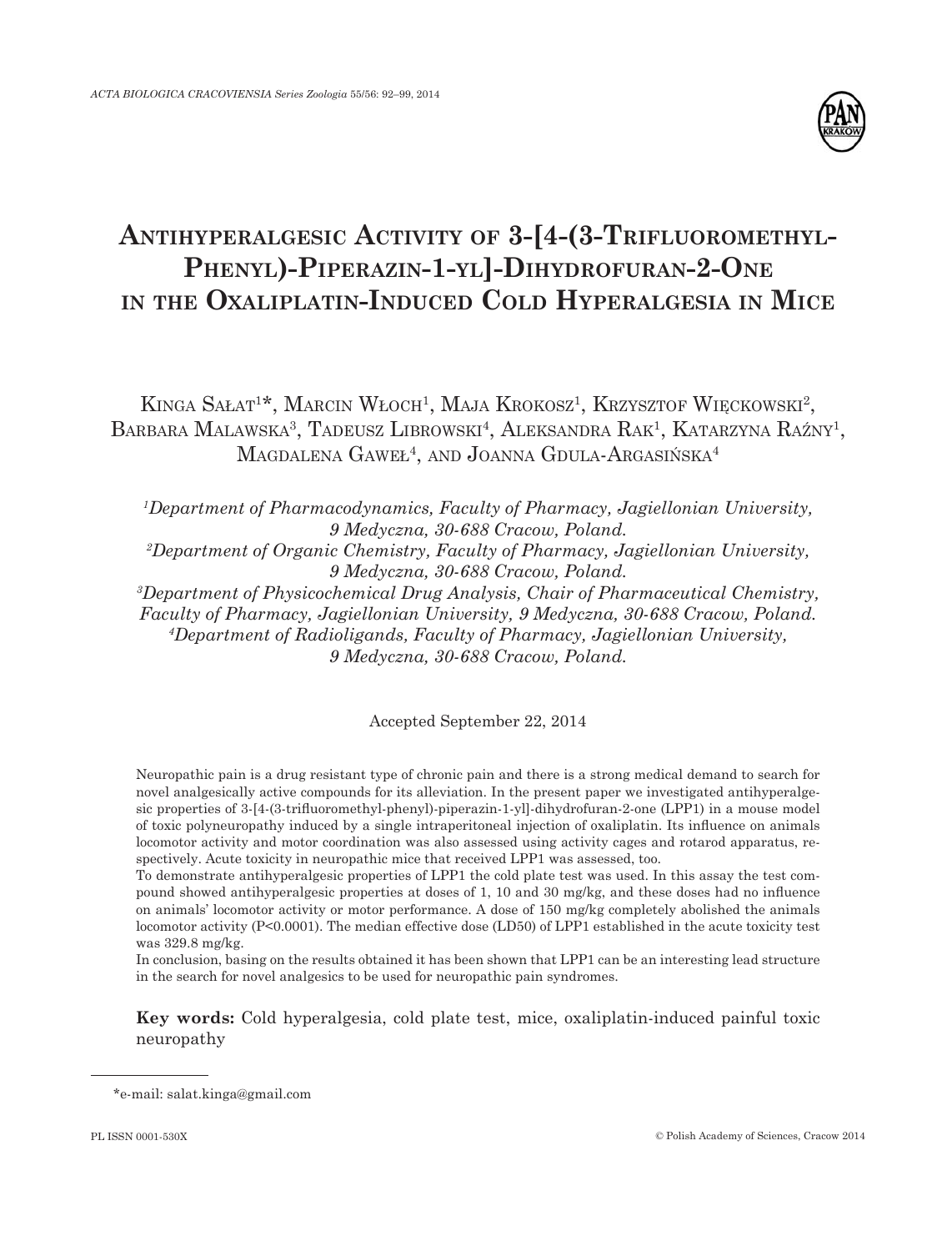#### INTRODUCTION

Neuropathic Pain Special Interest Group of the International Association for the Study of Pain (NeuPSIG) defines neuropathic pain (NP) as pain arising from a lesion or dysfunction of the central or peripheral nervous system. Numerous possible causes of this condition comprise metabolic dysfunctions (diabetes mellitus), infectious diseases (herpes simplex infections, human immunodeficiency virus infections), mechanical injuries of nerves or the use of anti-cancer drugs, such as vincristine, taxanes or platinum complexes [cisplatin, oxaliplatin (OXPT)] (UEDA, 2006; SAŁAT et al., 2014c; SAŁAT et al., 2014d).

As chronic, non-receptor pain, NP is weakly sensitive to classical analgesic drugs, such as non-steroidal anti-inflammatory drugs or opioids, and it is estimated that 40-50% of patients are resistant to available pharmacotherapy (WATKINS et al., 2001). In view of the above, the treatment of NP is still a challenging endeavor and there is a strong medical demand to search for novel analgesically active compounds to be potentially used for pain relief in neuropathic patients.

Previously, we demonstrated that 3-[4-(3-trifluoromethyl-phenyl)-piperazin-1-yl]-dihydrofuran-2-one  $(LPP1)$  has significant analgesic, antiallodynic and antihyperalgesic properties in mouse models of acute (SAŁAT et al., 2012b; WIĘCKOWSKI et al., 2013), tonic (SAŁAT et al., 2013a) and some neuropathic (SAŁAT and SAŁAT, 2013; SAŁAT et al., 2014a) pain models. In the present research LPP1 is tested for its ability to attenuate cold hyperalgesia evoked by a single administration of OXPT. OXPT is a platinum anti-cancer drug which is frequently used in many malignant tumors. The effective treatment with this drug is often limited because of its adverse effects, among which painful peripheral toxic neuropathy is the most frequent reason for therapy discontinuation (UMAPATHI et al., 2005). OXPT-induced neuropathy is manifested by hypersensitivity to cold which is very often present in OXPT-treated patients and this effect is also observed in animals that receive this drug. Hence, in this study we assess the ability of LPP1 to reduce cold hyperalgesia in mice. In addition, the effect of LPP1 on locomotor activity

and motor coordination of OXPT-treated mice is evaluated and its acute toxicity in neuropathic mice is investigated.

## MATERIALS AND METHODS

# Animals

Male Albino Swiss (CD-1) mice weighing between 18 g and 22 g were used in the experiments. The animals were kept in groups of 10 mice in cages at room temperature of  $22 \pm 2^{\circ}$  C, under light/ dark (12:12) cycle, and they had free access to food and water before the experiments. The ambient temperature of the room and humidity were kept constant throughout the testing. The animals destined for the experiments were randomly selected. Each group consisted of 8-10 animals/dose. Immediately after the assay the animals were euthanized by cervical dislocation. Behavioral measures were scored by a trained observer blind to the experimental conditions. The experiments were performed between 8 a.m. and 3 p.m. All the procedures were approved by the Local Ethics Committee of the Jagiellonian University in Cracow (ZI/595/2011).

## Chemicals

LPP1 was synthesized at the Department of Physicochemical Drug Analysis, Chair of Pharmaceutical Chemistry, Jagiellonian University in Cracow. For the behavioral tests it was prepared in 0.9% saline (Polfa Kutno, Poland) and was injected intraperitoneally (i.p.) 30 min before each test. The doses of LPP1 used in *in vivo* assays were chosen on the basis of our previous preliminary data obtained for this compound in other pharmacological tests. Control mice were given 0.9% saline 30 min before testing. OXPT (Cayman Chemicals, USA) was prepared in 5% glucose solution and was administered to mice as a single i.p. dose of 10 mg/kg 3 hours before the first measurement of the development of cold hypersensitivity.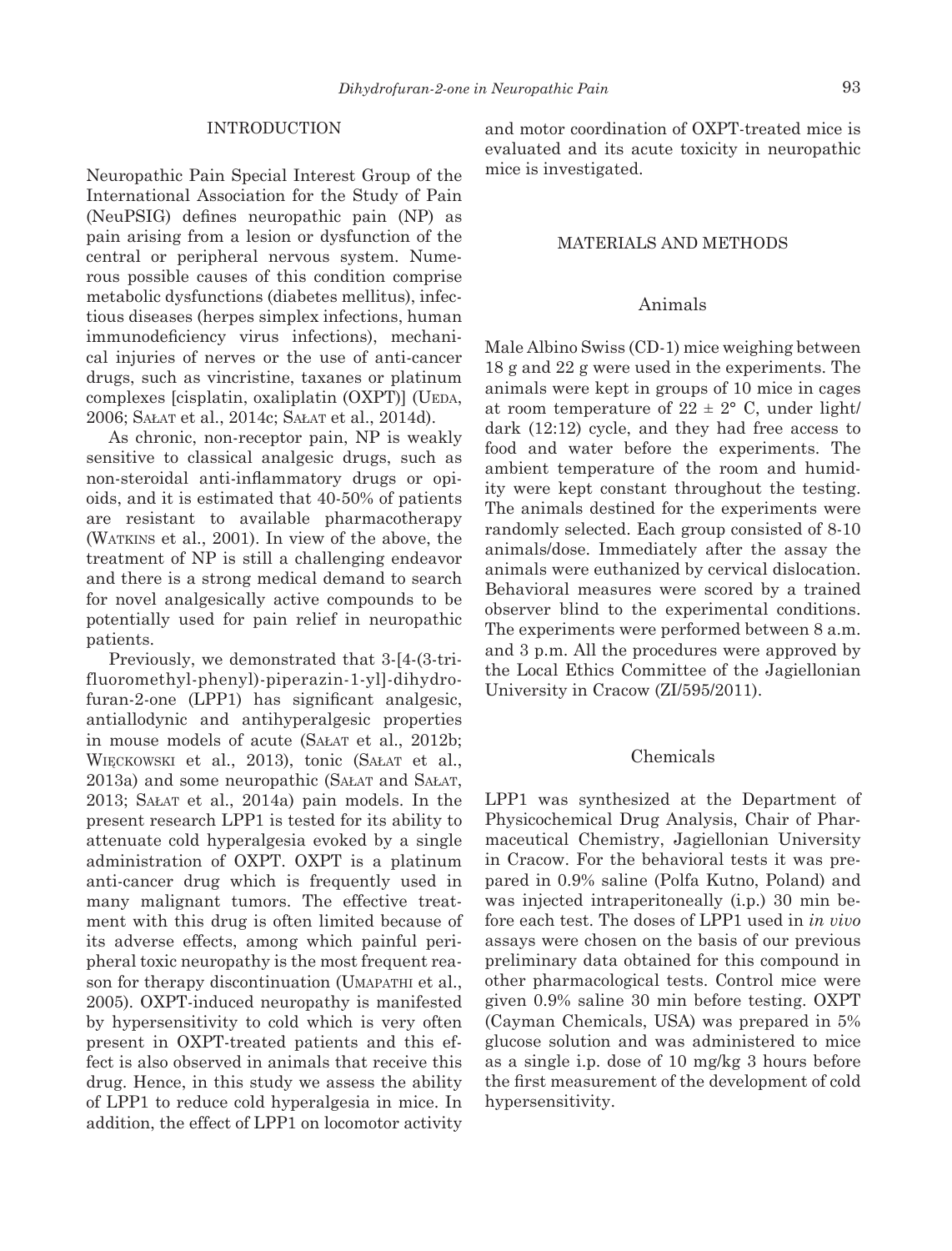Induction of cold hypersensitivity and measurement of the pain sensitivity threshold

The development of cold hypersensitivity induced by OXPT administration was assessed using the cold plate test. In order to compare the cold nociceptive threshold in vehicle-treated control mice and OXPT-treated control animals, hind paw licking or lifting latencies in response to noxious cold stimulation (temperature of 4°C) were estimated repeatedly 3 hours, then 1, 5, 6 and 7 days after OXPT injection. In this assay the cut off time of 60 s was established to avoid paw tissue damage (SAŁAT et al. 2013a). For the assessment of antihyperalgesic properties of LPP1 only mice with signs of neuropathy (i.e. OXPT-treated mice that showed reduced latencies of nocifensive reaction in response to cold as compared with vehicle-treated mice) were used. These mice were randomly divided into four groups which were first tested for their baseline latencies of pain responses, and then they were treated with the test compound at doses of 1, 10, 30 or 50 mg/kg, and subjected again to the cold plate test.

The assessment of the cold nociceptive threshold in mice was conducted using the cold plate apparatus (Bioseb, France) according to the method described recently (OSIKOWICZ et al., 2009). Briefly, on the day of the experiment the mice were placed individually on the apparatus supplied with a thermo-controller that was set up to keep the temperature of the plate constant at 4°C. The measurement of the pain reaction (lifting or licking the hind paw) was assessed as described above.

#### Influence on locomotor activity

The locomotor activity test was performed both in non-neuropathic mice and in OXPT-treated mice using activity cages  $(40 \times 40 \times 30 \text{ cm}, \text{ sup-}$ plied with I.R. beam emitters), (Activity Cage 7441, Ugo Basile, Italy ) connected to a counter for the recording of light-beam interrupts. For this test two doses of LPP1 were chosen: 30 mg/ kg (the highest dose that was effective in pain tests) and 150 mg/kg (the dose that was expected to induce severe neurological and behavioral impairments). Thirty minutes before the experiment the mice were intraperitoneally pretreated

with the test compound or the vehicle, and then they were individually placed in the activity cages in a sound-attenuated room. The animals horizontal and vertical movements (i.e. the number of light-beam crossings) were counted during the next 30 min of the test (SAŁAT et al., 2013b).

### Influence on motor coordination

The test was performed according to the method described by SAŁAT et al. (2012a) with some minor modifications. The mice were trained daily for 3 days on the rotarod apparatus (Rotarod apparatus, May Commat RR0711, Turkey; rod diameter: 2 cm) rotating at a constant speed of 18 rotations per minute (rpm). During each training session the animals were placed on a rotating rod for 3 min with an unlimited number of trials. The proper experimentation was conducted at least 24 h after the final training trial. On the test day, 30 min before the rotarod test the mice were intraperitoneally pretreated with the test compound (30 mg/kg – the highest analgesically active dose) or the vehicle. Then the animals were tested on the rotarod apparatus revolving at 6, 18, 24 rpm. Motor impairments, defined as the inability to remain on the rod for 1 min, were measured at each speed and were expressed as the mean time spent on the rotating rod.

#### Assessment of acute toxicity

Acute toxicity was investigated in OXPT-treated mice according to the method described by LI-TCHFIELD and WILCOXON (1949). Each experimental group consisted of 6 animals. Total mortality rate was assessed during the 72-hour period. Finally, the median lethal dose  $(LD_{\epsilon_0}$  value) was established (SAŁAT et al., 2012b).

### Data analysis

Data analysis of the *in vivo* results was provided by GraphPad Prism Software (v.5, San Diego, California, USA). The numerical results from behavioral tests were expressed as the means ± SEM (standard error of the mean). For the statistical evaluation of the results paired Student's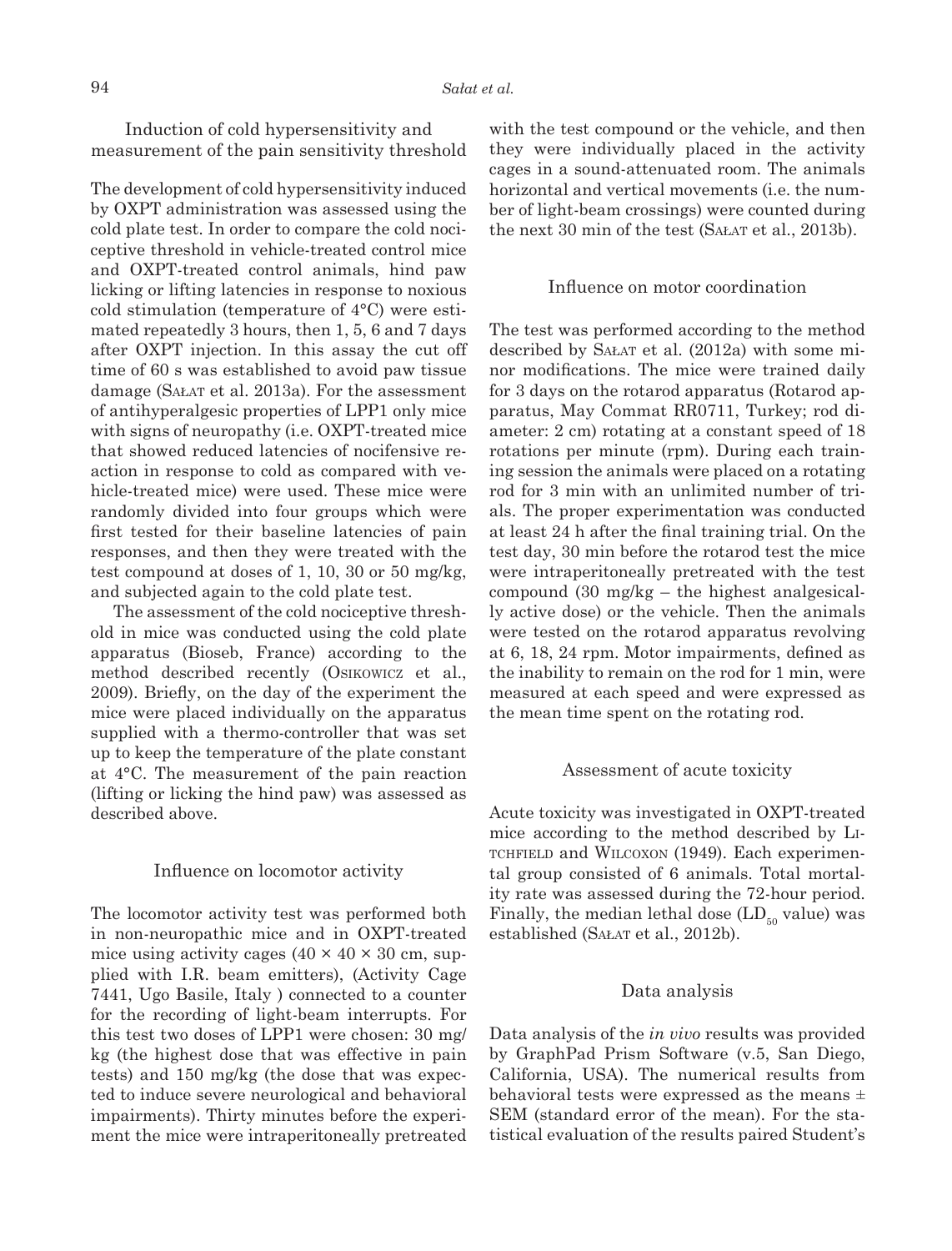t-test or one-way analysis of variance (ANOVA), followed by Dunnett's post hoc comparison were used to compare the results obtained in drugtreated and control groups. Repeated measures ANOVA, followed by Bonferroni post hoc comparison was applied for the statistical evaluation of time-courses of the development of cold hyperalgesia and locomotor activity. In every case  $P<0.05$  was considered significant. The median lethal dose  $(LD_{50})$  was calculated using the logprobit method (LITCHFIELD and WILCOXON, 1949).

## **RESULTS**

# OXPT-induced cold hyperalgesia

The injection of OXPT resulted in a gradual decrease in the nociceptive threshold in these mice compared with their non-treated littermates  $(Fig.1)$ . Since the statistically significant reduction in the cold sensitivity threshold was observed in all four experimental groups 3 hours



**Fig. 1.** Development of cold hyperalgesia in response to temperature of 4°C measured using the cold plate test in mice treated with OXPT compared to pain reactivity of non-treated littermates. Results are shown as the mean latency time to pain reaction. Statistical analysis: repeated measure analysis of variance (ANOVA), followed by Bonferroni post hoc comparison. Significance compared to mice not treated with OXPT (non-neuropathic mice): \*\*\*  $P<0.001$ ; \*\*\*\*  $P<0.0001$ .

(a) Development of cold hyperalgesia in mice that subsequently served for the assessment of the antihyperalgesic properties of LPP1 (50 mg/kg) – drug effect: F[1,90]=55.67, P<0.0001; time effect: F[5,90]=8.13, P<0.0001; time x drug interaction: F[5,90]=8.20, P<0.0001.

(b) Development of cold hyperalgesia in mice that subsequently served for the assessment of the antihyperalgesic properties of LPP1 (30 mg/kg) - drug effect: F[1,18]=135.09, P<0.0001; time effect: F[5,90]=11.97, P<0.0001; time x drug interaction: F[5,90]=11.58, P<0.0001.

(c) Development of cold hyperalgesia in mice that subsequently served for the assessment of the antihyperalgesic properties of LPP1 (10 mg/kg) - drug effect: F[1,18]=217.76, P<0.0001; time effect: F[5,90]=20.17, P<0.0001; time x drug interaction: F[5,90]=19.01, P<0.0001.

(d) Development of cold hyperalgesia in mice that subsequently served for the assessment of the antihyperalgesic properties of LPP1 (1 mg/kg) - drug effect: F[1,18]=82.05, P<0.0001; time effect: F[5,90]=9.09, P<0.0001; time x drug interaction: F[5,90]=9.04, P<0.0001.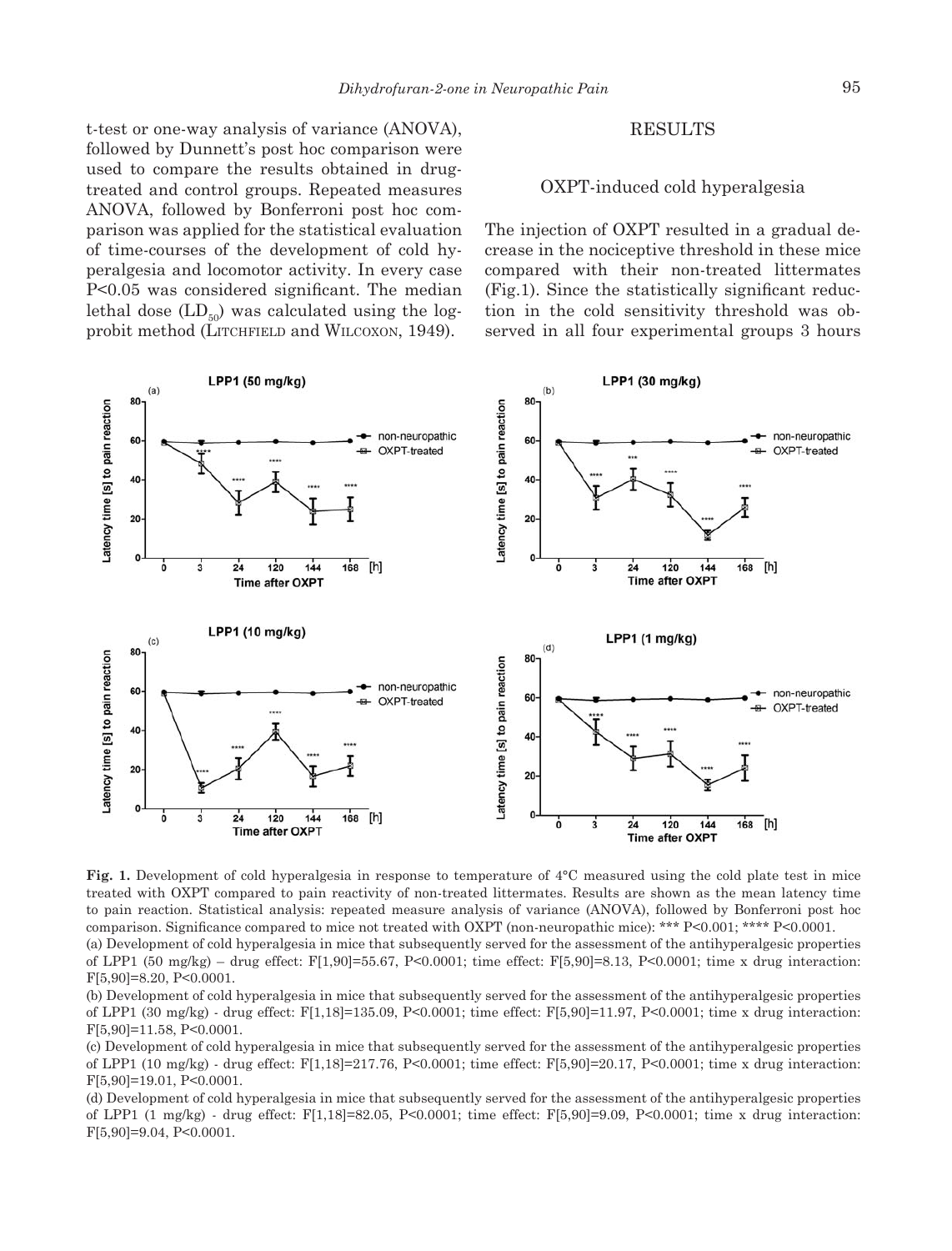after OXPT injection, this time point was set up as acute hyperalgesia, while for the measurement of late hyperalgesia the animals responsiveness 7 days after OXPT injection was used. Statistical analyses of data obtained for the development of cold hyperalgesia were as follows: for mice that were subsequently used to assess the antihyperalgesic properties of LPP1 at a dose of 1 mg/kg (Fig.1a) – drug effect: F[1,18]=82.05, P<0.0001; time effect: F[5,90]=9.09, P<0.0001; time x drug interaction: F[5,90]=9.04, P<0.0001. For mice that were used to assess the antihyperalgesic properties of LPP1 at 10 mg/kg (Fig.1b) – drug effect: F[1,18]=217.76, P<0.0001; time effect: F[5,90]=20.17, P<0.0001; time x drug interaction: F[5,90]=19.01, P<0.0001. For mice that subsequently served for the assessment of the antihyperalgesic properties of LPP1 at a dose of 30 mg/kg (Fig. 1c) – drug effect: F[1,18]=135.09, P<0.0001; time effect: F[5,90]=11.97, P<0.0001;

time x drug interaction: F[5,90]=11.58, P<0.0001, and for mice that were used to assess the antihyperalgesic properties of LPP1 (50 mg/kg; Fig. 1d) – drug effect: F[1,90]=55.67, P<0.0001; time effect: F[5,90]=8.13, P<0.0001; time x drug interaction: F[5,90]=8.20, P<0.0001.

## Antihyperalgesic activity of LPP1

The antihyperalgesic activity of LPP1 at doses of 1, 10, 30 and 50 mg/kg was assessed twice: 3 hours and 7 days after OXPT (Fig. 2). The dose of 1 mg/kg had antihyperalgesic properties 7 days after OXPT (significant at  $P<0.05$ ), but not 3 hours after OXPT (Fig. 2a). The dose of 10 mg/ kg elevated the pain threshold only in the acute phase (significant at  $P<0.05$ ; Fig. 2b). The dose of 30 mg/kg showed antihyperalgesic proper-



**Fig.** 2. Antihyperalgesic activity of LPP1 in OXPT-treated neuropathic mice measured using the cold plate test at two time points: 3h and 7 days after OXPT injection. Results are shown as the mean latency time to pain reaction (licking or lifting the hind paw) in response to cold (temperature of 4° C). Statistical analysis: paired Student's t-test: \*P<0.05, \*\*P<0.01 (vs. baseline latency of neuropathic mice – i.e., latency before the test compound's administration).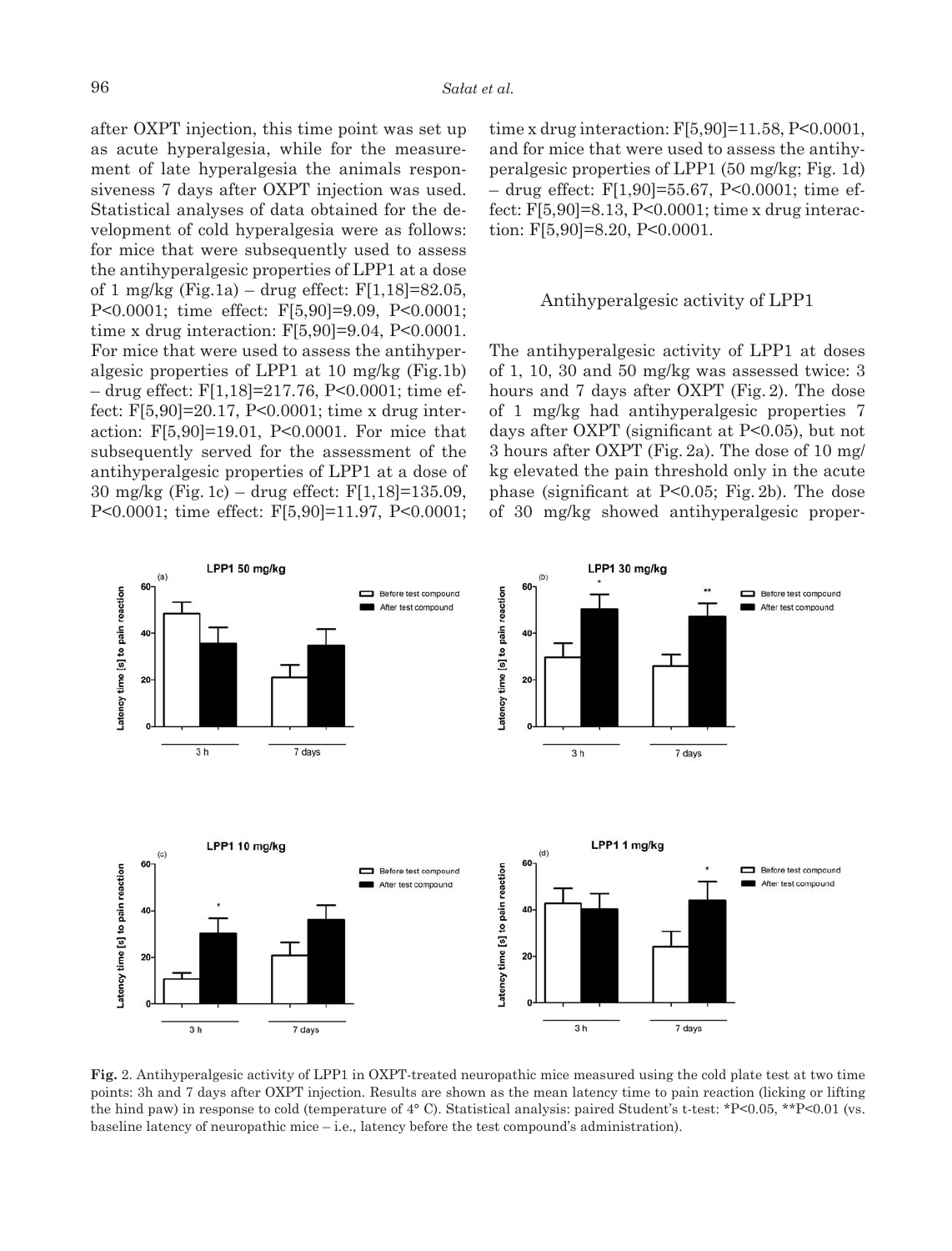ties 3 hours (significant at  $P<0.05$ ) and 7 days  $(significant at P<0.01)$  after OXPT administration (Fig. 2c). The dose of 50 mg/kg did not demonstrate antihyperalgesic activity either in the acute phase or in the late phase (Fig. 2d).

## Influence on locomotor activity

In the locomotor activity test the influence of LPP1 (30 mg/kg and 150 mg/kg) on animals locomotor activity was assessed in neuropathic mice and compared with that of non-neuropathic and OXPT-treated neuropathic controls (Fig. 3). The dose of 30 mg/kg had no effect on animals locomotor activity (data not shown), but the dose of 150 mg/kg completely abolished animals locomotor activity (P<0.0001). The locomotor activity of OXPT-treated control mice was only slightly reduced as compared with non-neuropathic control mice, and these differences were not statistically significant (Fig. 3).



Fig. 3. Influence of LPP1 at the dose of 150 mg/kg on locomotor activity of OXPT-treated mice compared to nonneuropathic and OXPT-treated controls. Results are shown as mean number of light beam crossings in control mice and LPP1-treated mice. Statistical analysis: repeated measure analysis of variance (ANOVA), followed by Bonferroni post hoc comparison. Significance compared to OXPT-treated control mice: \*\*\*\*P<0.0001. Drug effect: F[4,25]=38.17, P<0.0001; time effect: F[4,100]=5.87, P<0.001; time × drug interaction: F[16,100]=2.38, P<0.01.

## Influence on motor coordination

In the rotarod test at 6, 18 or 24 rpm LPP1 at a dose of 30 mg/kg did not induce motor coordination impairments in OXPT-treated mice.

## Assessment of acute toxicity

To assess acute toxicity of LPP1 its  $LD_{50}$  equal to 329.8 mg/kg (254.1-428.0) was established in OXPT-treated neuropathic mice. This value was approximately twice as low as the previously established  $LD_{50}$  value for LPP1 in non-neuropathic mice (SAŁAT et al., 2012b).

#### **DISCUSSION**

The aim of the present research was to establish an antihyperalgesic effect of a novel dihydrofuran-2-one derivative, the compound LPP1, in a mouse model of OXPT-induced painful toxic neuropathy. Previously we demonstrated significant antinociceptive properties of LPP1 in rodent models of acute (SAŁAT et al., 2009; SAŁAT et al., 2012b), tonic (SAŁAT et al., 2013a) and diabetic neuropathic pain (SAŁAT et al., 2013a; SAŁAT and SAŁAT, 2013). This compound also showed strong local anesthetic properties in models of local anesthesia in guinea pigs (SAŁAT et al., 2009), and it had antioxidant capacity *in vitro* and *ex vivo*  (SAŁAT et al., 2012b; SAŁAT et al., 2014b). These results suggest that both the cell membrane-stabilizing activity and the reactive oxygen speciesscavenging activity may contribute to pharmacological effects caused by this compound and observed *in vivo*.

The ability of LPP1 to attenuate OXPTevoked hyperalgesia was assessed using the cold plate test as OXPT induces hypersensitivity to cold both in patients treated with this drug and in experimental animals. OXPT is an anticancer drug which induces the formation of DNA crosslinks causing apoptotic death of dividing cells, but it has also affinity for the peripheral nervous system. In rodents a single injection of OXPT induces painful peripheral neuropathy accompanied by tactile allodynia (pain induced by normally innocuous stimuli) and cold hyperalgesia (NASSINI et al., 2011; RENN et al., 2011), but not heat hyperalgesia (XIAO et al., 2012).

At doses of 1-30 mg/kg LPP1 prolonged the latency of nocifensive reaction in response to cold stimulus, which indicates that it has antihyperalgesic properties *in vivo*. Recently, it has been shown that cold hyperalgesia in rodents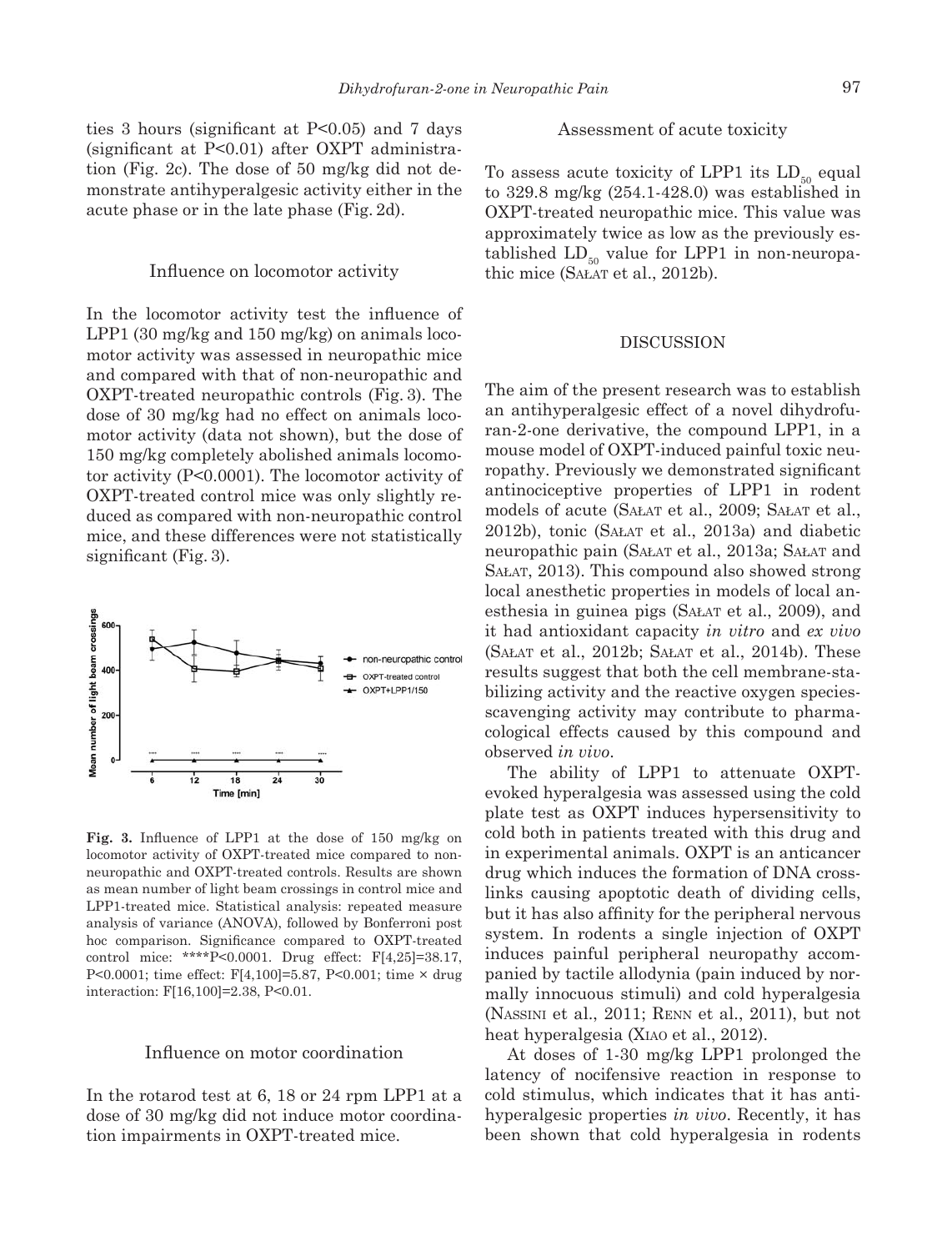treated with OXPT is mediated by the Transient Receptor Potential cation channel subfamily A, member 1 (TRPA1) stimulation (NASSINI et al., 2011; ZHAO et al., 2012). ZHAO et al. (2012) demonstrated that a single dose of OXPT induces cold hypersensitivity associated with enhanced responsiveness of TRPA1 but not with other transient receptor potential channels. Although the precise mechanism of TRPA1 contribution to OXPT-induced cold hyperalgesia is not clear, its role as a sensor for electrophilic, reactive compounds, such as reactive oxygen species, is well established (NASSINI et al., 2011). In our earlier research the blockade of TRPA1 as a potential mechanism of action of LPP1 was demonstrated (SAŁAT et al., 2014a). Due to its antioxidant capacity, LPP1 might also indirectly inhibit TRPA1, resulting in the profound attenuation of OXPT-evoked hypersensitivity to cold.

The mechanisms underlying the observed dose- and time-dependent responses of LPP1 treated mice to cold stimulus are not clear and they require further studies. The lack of efficacy of LPP1 at a dose of 10 mg in the late phase of cold hyperalgesia, and the lack of antihyperalgesic activity of LPP1 at 1 mg/kg in the acute phase are difficult to explain but this observation suggests that early and late phases of OXPT-induced hyperalgesia are mediated by two distinct mechanisms which are not equally sensitive to various doses of this analgesically active compound.

In this research the influence of the compound LPP1 on neuropathic animals locomotor activity was also investigated. For this purpose two doses were chosen – the dose of 30 mg/kg which was the highest analgesically active dose of LPP1, and the dose of 150 mg/kg. In our previous research we observed that doses up to 100 mg/kg had no influence on animals motor skills, while doses higher than 100 mg/kg might induce neurological and behavioral deficits. In the present study for the dose of 150 mg/kg a significant reduction in animals' locomotor activity was demonstrated. This may suggest sedative properties of this compound *in vivo*, but it should be emphasized that this effect was observed only for the dose of 150 mg/kg, and sedation was not observed for analgesically active low doses. This is an important fact as it is well known that compounds with sedative properties may give false positive results in pain tests. Similarly, drug-induced motor deficits

may also be responsible for these false positive results. In view of the above, the effect of LPP1 at the analgesically active dose (30 mg/kg) on OXPT-treated animals' motor coordination was assessed using the rotarod test. The results obtained confirmed that this compound did not induce motor impairments at doses that were effective in pain tests.

The studies to assess acute toxicity of LPP1 in OXPT-treated mice resulted in the establishment of the  $LD_{50}$  value after i.p. administration which was 329.8 mg/kg. In our earlier research the  $LD_{50}$  value in mice without neuropathy was established (748 mg/kg) (SAŁAT et al., 2012b). In view of the above, it can be concluded that OXPT co-administered with LPP1 increases its toxicity in mice as the  $LD_{50}$  value in neuropathic mice is more than twice as low as that found for their non-neuropathic littermates.

To conclude, in this study a significant antihyperalgesic effect of a novel derivative of dihydrofuran-2-one was demonstrated. This compound effectively attenuated cold hyperalgesia induced by OXPT at doses much lower than the doses causing acute toxic effects. This indicates that LPP1 might be a very interesting lead structure in the search for analgesics used in neuropathic patients.

#### ACKNOWLEDGEMENTS

This work was financially supported by the National Science Centre grant DEC-2012/05/B/ NZ7/02705.

#### REFERENCES

- LITCHFIELD, J. T. Jr, and F. WILCOXON. 1949. A simplified method of evaluating dose effect experiments. *J. Pharmacol. Exp. Ther*. 96: 99-113.
- NASSINI, R., M. GEES, S. HARRISON, G. DE SIENA, S. MATERAZZI, N. MORETTO, P. FAILLI, D. PRETI, N. MARCHETTI, A. CAVAZZINI, F. MANCINI, P. PEDRETTI, B. NILIUS, R. PATACCHINI, and P. GEPPETTI. 2011. Oxaliplatin elicits mechanical and cold allodynia in rodents via TRPA1 receptor stimulation. *Pain* 152: 1621-1631.
- OSIKOWICZ, M., M. SKUP, J. MIKA, W. MAKUCH, J. CZARKOWSKA-BAUCH, and B. Przewlocka. 2009. Glial inhibitors influence the mRNA and protein levels of mGlu $2/3$ , 5 and